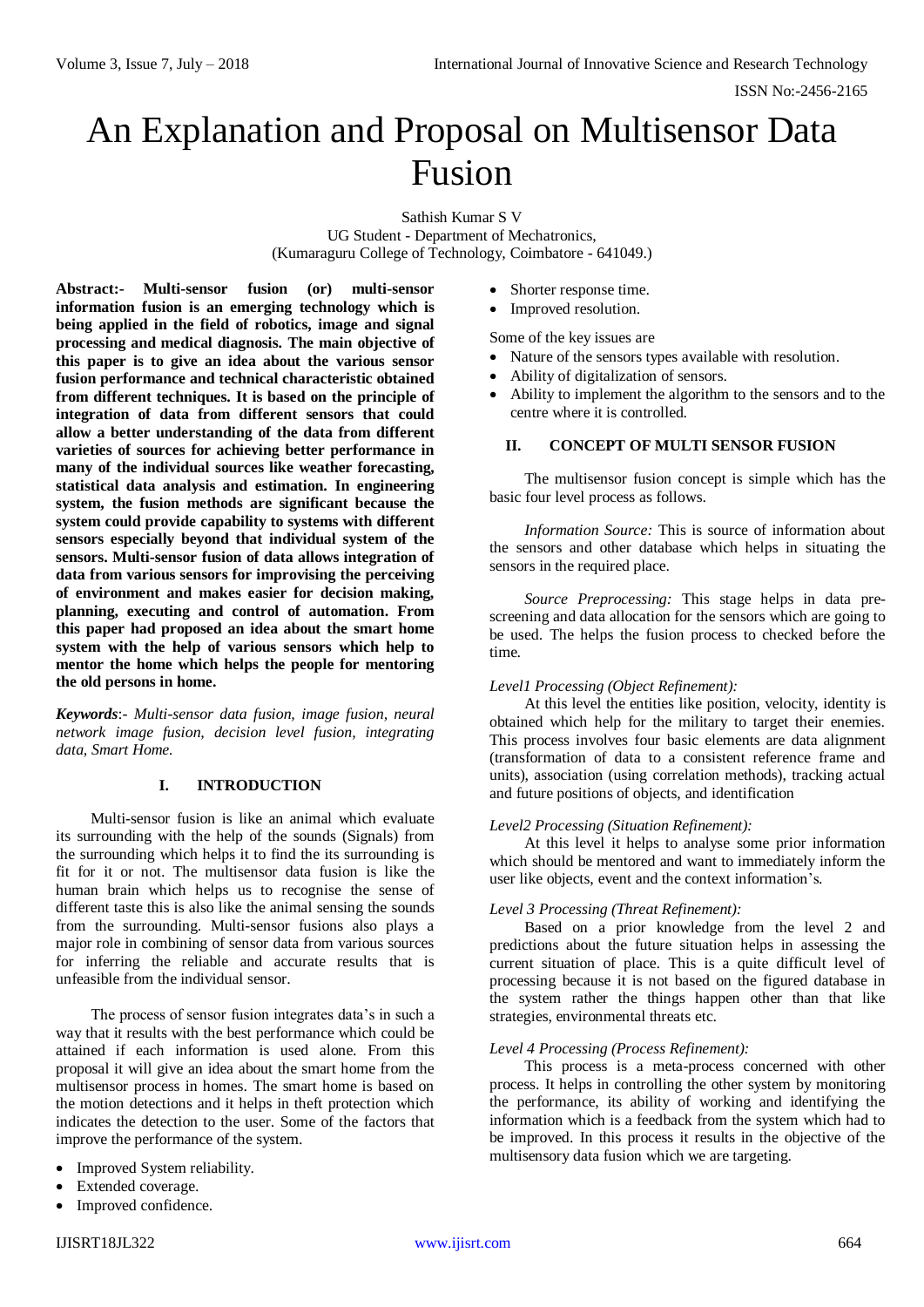# ISSN No:-2456-2165

#### *Database Management:*

This is act the brain for the process in which helps in storing all the data in the system. It helps in storing, retrieving, archiving, compressing, queries and protecting the data. This is complex because we can't predict the happening in the process, so it is a complex process.

## *Human Machine Interaction:*

This process provides the interface between the system and the human by the input and the communication to the fusion results to the operator and user. This interaction helps the user to know about the information from the input and the incident which taken place. Some model for the human and user interaction are JDL, Waterfall Fusion Process Model, Boyd Model, The LAAS Architecture, The Omnibus Model.

# **III. INPUT OUTPUT MODES**

If the input is given to the system, the output must be get from the system. So, the fusion process of input and output are done in six various modes.

# *Data In - Data Out:*

In this method the input and the output are in the form of data. This type of method is majorly used in the fusion process. This method used in the front end of the processing stream and it works basically in the signals and image processing systems.

# *Feature In – Feature Out:*

In this method it based on the features which is obtained from both input and output. It occurs in the middle of the processing stream. Here the information which are got as a raw measurement is then combined into a qualitative and quantitative.

# *Decision In – Decision Out:*

It is based on the decision for the input and the output. It mainly occurs at the end of the processing stream. It is the integrational process of the decisions from the different sensors and data may be raw or extracted from the feature. This method is adopted in the instance when the used sensors are compatible.

# *Data In – Feature Out:*

In this method the input is based on the raw data from the sensors or other input facilities and the output is as the feature format (visually representing it) with the surroundings or the phenomenon we consider.

#### *Feature In – Decision Out:*

Here the input is accepted as the feature format and the generates the desired decision output. Here the input is get from the sensors and the output which is generated as the decision is displayed to the user. This type is mainly used in many pattern recognition tasks like object recognition.

## *Data In – Decision Out:*

In this method the input is given as the raw data from the sensors and the output is generated as the decision. This is like feature in – decision out mode.

# **IV. HOME MONITORING SYSTEM**

This is about the home security system, which helps the user to continuously have an coverage of his/her home. It is also used as the monitoring system for the elder people using the motion detectors like camera etc. Here some of the simple sensors are used and the multi sensor fusion is implemented using it's information which makes the user to have the information about their home when they are out. Here we are using some of the listed level 0sesnors:

- Open-Close sensor
- Motion detector
- CO detecting sensor
- Glass breaking sensor
- Smoke detector
- Thermal Camera for detection

These sensors are referring to the level 0 sensor these sensors are the basically used in the home monitoring system which helps in a good monitoring guide for the user. The thermal sensors are used because it helps in easily monitoring of the home also it helps the user to have a complete monitoring about the health of the elders.

In this level the sensors are positioned in the required position in the house which helps in observing the house by the user. Here my idea to use the thermal camera for the motion detection. These are basic sensors and idea for the simple home security or monitoring system.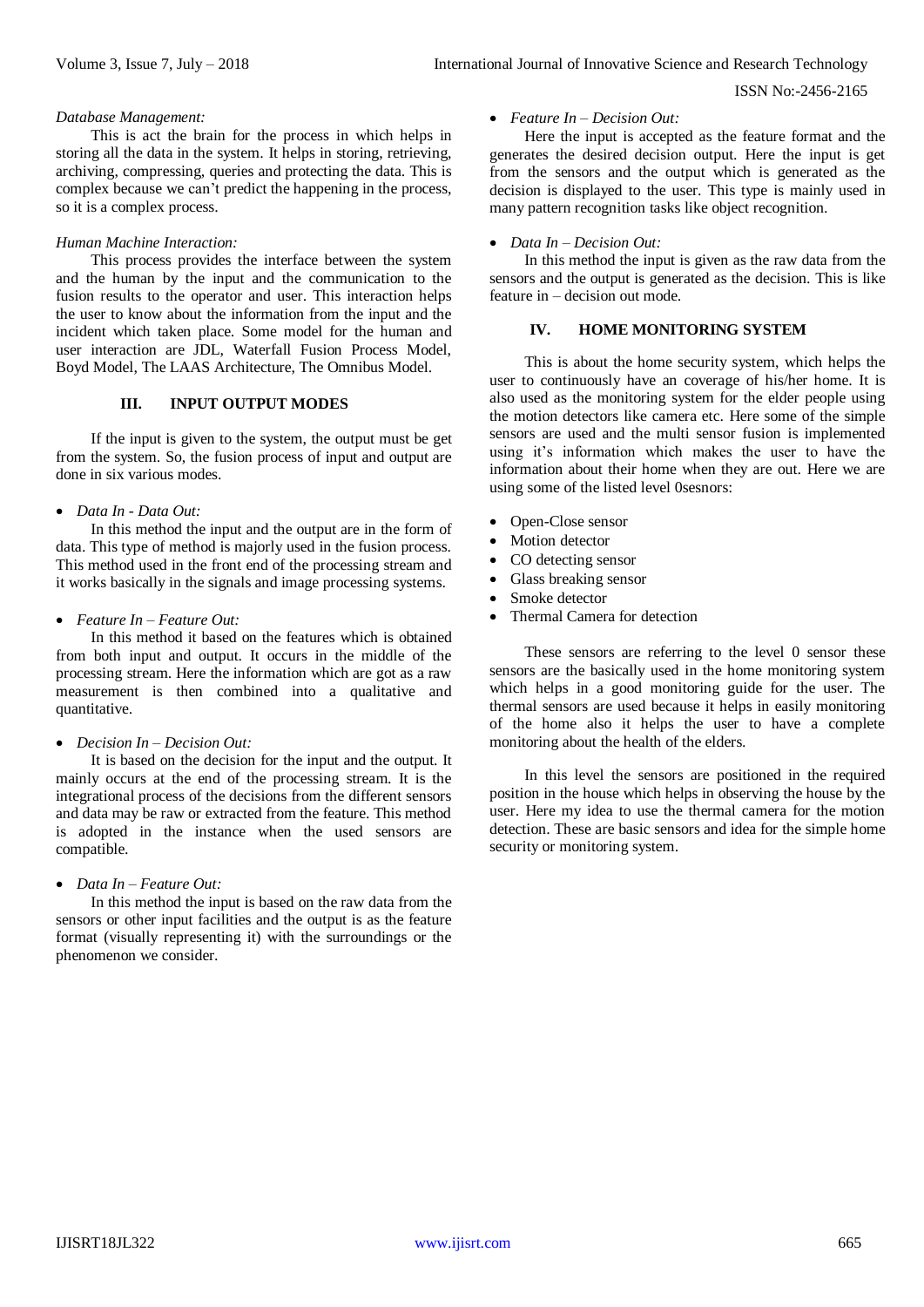